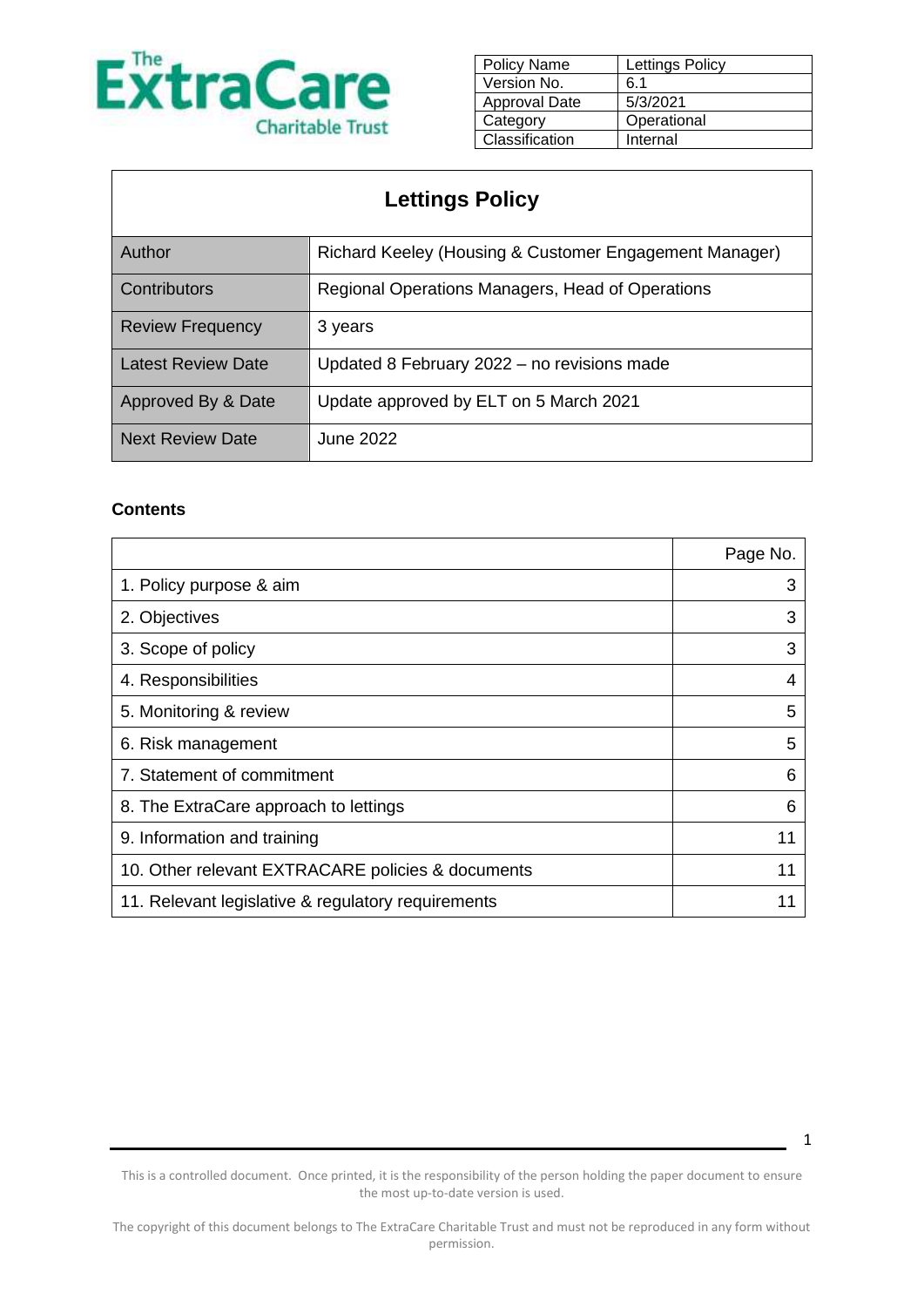

| <b>Policy Name</b>   | <b>Lettings Policy</b> |
|----------------------|------------------------|
| Version No.          | 6.1                    |
| <b>Approval Date</b> | 5/3/2021               |
| Category             | Operational            |
| Classification       | Internal               |

#### **Version Control**

| Version | Date                | <b>Description</b>                                                                                                                       | <b>Updated By</b> | Approved By                          |
|---------|---------------------|------------------------------------------------------------------------------------------------------------------------------------------|-------------------|--------------------------------------|
| 4       | Oct 2018            | Updated to new policy format                                                                                                             | Richard<br>Keeley | Exec Director<br>- Operations        |
| 5       | Dec 2018            | Substantial revisions                                                                                                                    | Richard<br>Keeley | ELT                                  |
| 5.1     | <b>July 2020</b>    | Transfer information included                                                                                                            | Richard<br>Keeley | <b>Exec Director</b><br>- Operations |
| 6       | Feb / March<br>2021 | Eligibility criteria updated                                                                                                             | Richard<br>Keeley | ELT                                  |
| 6.1     | Feb 2022            | Policy reviewed – no revisions<br>made; to be reviewed further in<br>June 2022 to reflect Void<br>Strategy (currently in<br>development) | Richard<br>Keeley | Head of<br>Operations                |

This is a controlled document. Once printed, it is the responsibility of the person holding the paper document to ensure the most up-to-date version is used.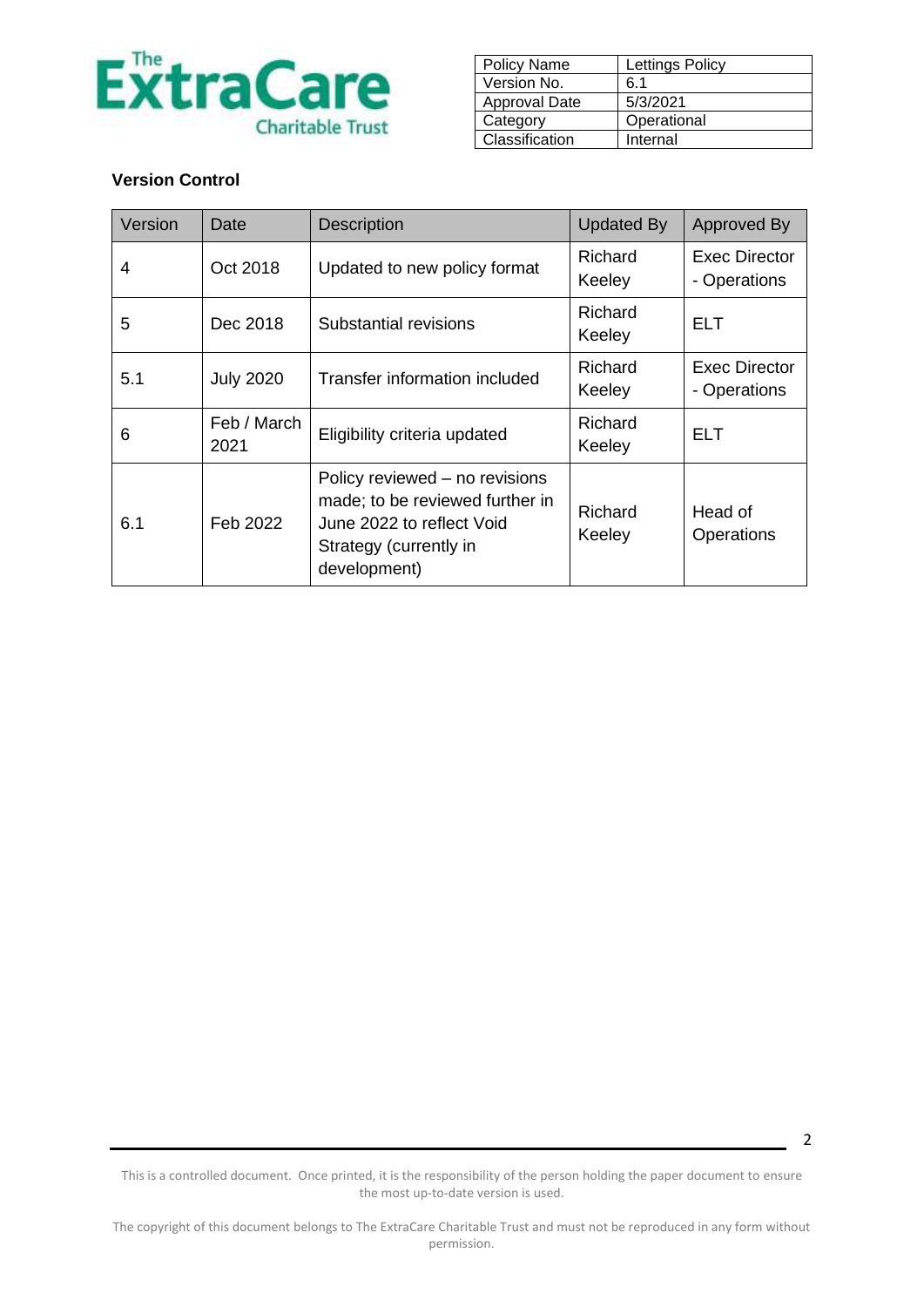

| <b>Policy Name</b>   | Lettings Policy |
|----------------------|-----------------|
| Version No.          | 6.1             |
| <b>Approval Date</b> | 5/3/2021        |
| Category             | Operational     |
| Classification       | Internal        |

# **1. Policy Purpose & Aim**

The ExtraCare Charitable Trust (ExtraCare) is committed to delivering our vision – 'Better Lives for Older People'. Part of this commitment means ensuring that we create communities that are balanced, and that we let homes to people with a range of needs including care and other needs. We also aim to ensure that rental homes are let efficiently, to ensure that they do not remain empty longer than necessary.

As a specialist provider of housing and care for older people, ExtraCare is committed to ensuring we house people over the age of 55, and that our rental homes are used to maximise the opportunities for people over 55 live in an ExtraCare location who are unable to purchase.

The aim of this policy is to define clearly what how we define a 'void' (empty property); our approach to letting our rental homes within locations and processing transfer requests; how we assess who we let homes to, and outline the appeals process for applicants.

## **2. Objectives**

The objectives of this policy are to:

- Ensure consistency of approach across all ExtraCare's premises;
- Ensure every member of staff and all residents understand ExtraCare's approach to letting empty properties;
- Ensure that the time that rental properties are kept empty ('void') awaiting re-let is kept to a minimum;
- Meet legislative and regulatory requirements; and
- Comply with the ARCO Consumer Code

# **3. Scope of Policy**

This policy applies across all ExtraCare owned locations and impacts on tenants and prospective tenants. The policy also applies to locations where ExtraCare are the managing agent carrying out the landlord function, except transfer requests as these will be the responsibility of the partner landlord to process. The policy does not apply to ExtraCare locations where the tenancies are managed by a partner landlord.

<sup>3</sup>

This is a controlled document. Once printed, it is the responsibility of the person holding the paper document to ensure the most up-to-date version is used.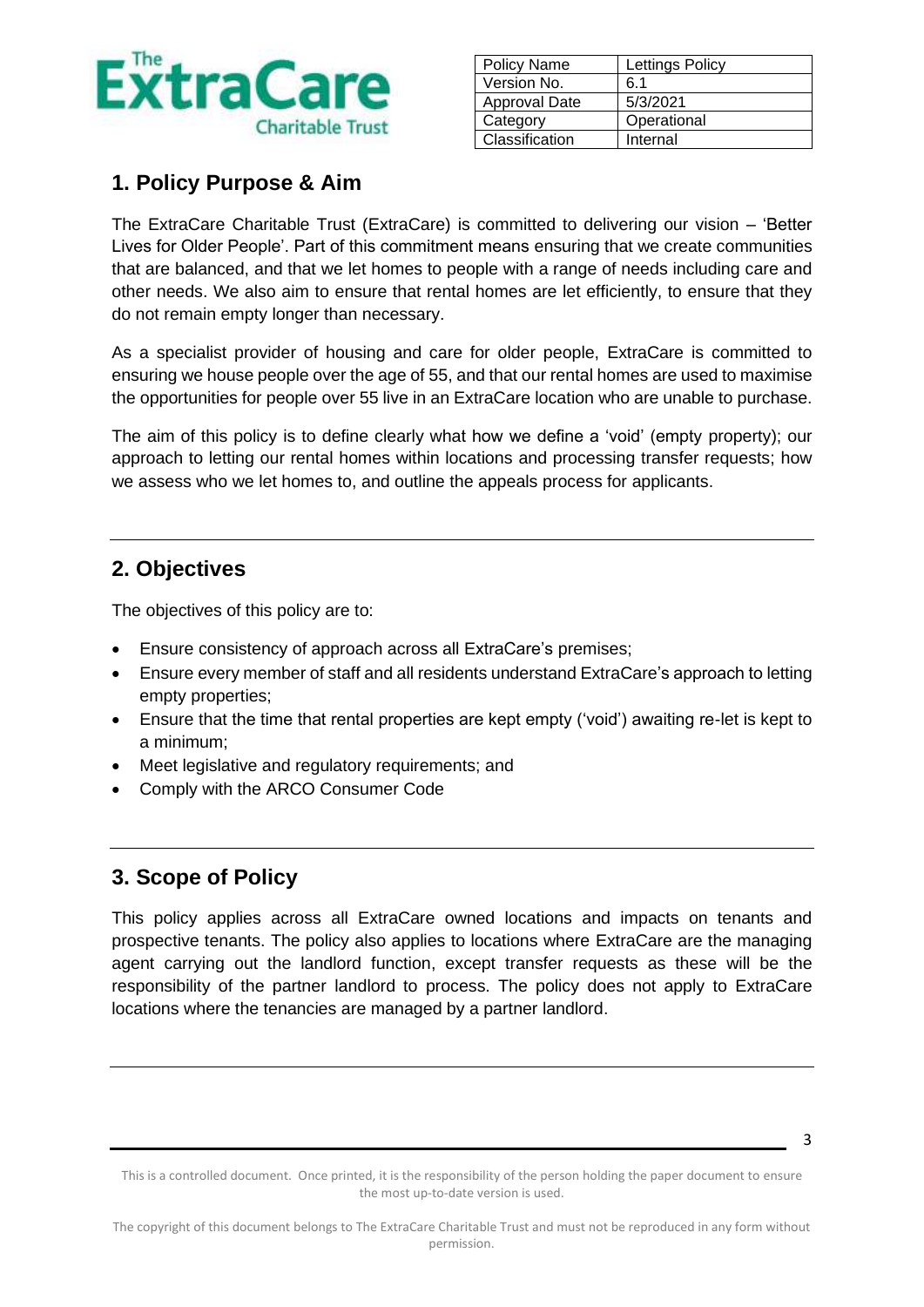

| <b>Policy Name</b> | <b>Lettings Policy</b> |
|--------------------|------------------------|
| Version No.        | 6.1                    |
| Approval Date      | 5/3/2021               |
| Category           | Operational            |
| Classification     | Internal               |

### **4. Responsibilities**

### **4.1 Board of Trustees**

The Board of Trustees of ExtraCare have overall governance responsibility for implementation of this policy and will ensure that adequate physical and financial resources are made available to enable ExtraCare to meet its obligations under this policy and associated procedures.

#### **4.2 Operations Committee**

The Operations Committee seeks assurance that ExtraCare activities at locations comply with all legislative and regulatory requirements and that risk in these areas is effectively managed. The Operations Committee shall;

- Keep under review regulatory activity and make recommendations as to any further areas for management action
- Keep under review lettings arrangements and other applicable statutory requirements, and monitor policy and legislative compliance, and;
- Keep abreast of all new legislation that impacts on tenancy management and consider proposals for effective implementation.

#### **4.3 Operations Directorate**

The Executive Director of Operations (EDO) has strategic responsibility for tenancy management and will oversee the implementation of the Lettings Policy and associated procedures. They will advise the Chief Executive of any failure in the management arrangements.

The Head of Operations (HoO) is responsible for ensuring that the lettings arrangements at ExtraCare locations detailed in this policy are compliant with regulatory, legislative and best practice requirements. They will inform the EDO and the Operations Committee of any issues of non-compliance.

The Housing & Resident Engagement Manager (HREM) has responsibility for ensuring compliance with this policy. They will be responsible for reviewing cases where rental properties are empty (void) for over 4 weeks and ensure that appropriate arrangements are put in place to ensure the property is let. This will include, where nomination arrangements permit it, ensuring that properties are let through alternative sources of referrals or through internal waiting lists. The HREM also has responsibility for ensuring information shared with prospective tenants is easy to understand, comprehensive and enables them to make an informed choice on whether to accept an offer of housing. The HREM also has responsibility for assessing and responding to appeals from applicants who have been refused a rental property and / or believe that they have been treated unfairly through the lettings process.

This is a controlled document. Once printed, it is the responsibility of the person holding the paper document to ensure the most up-to-date version is used.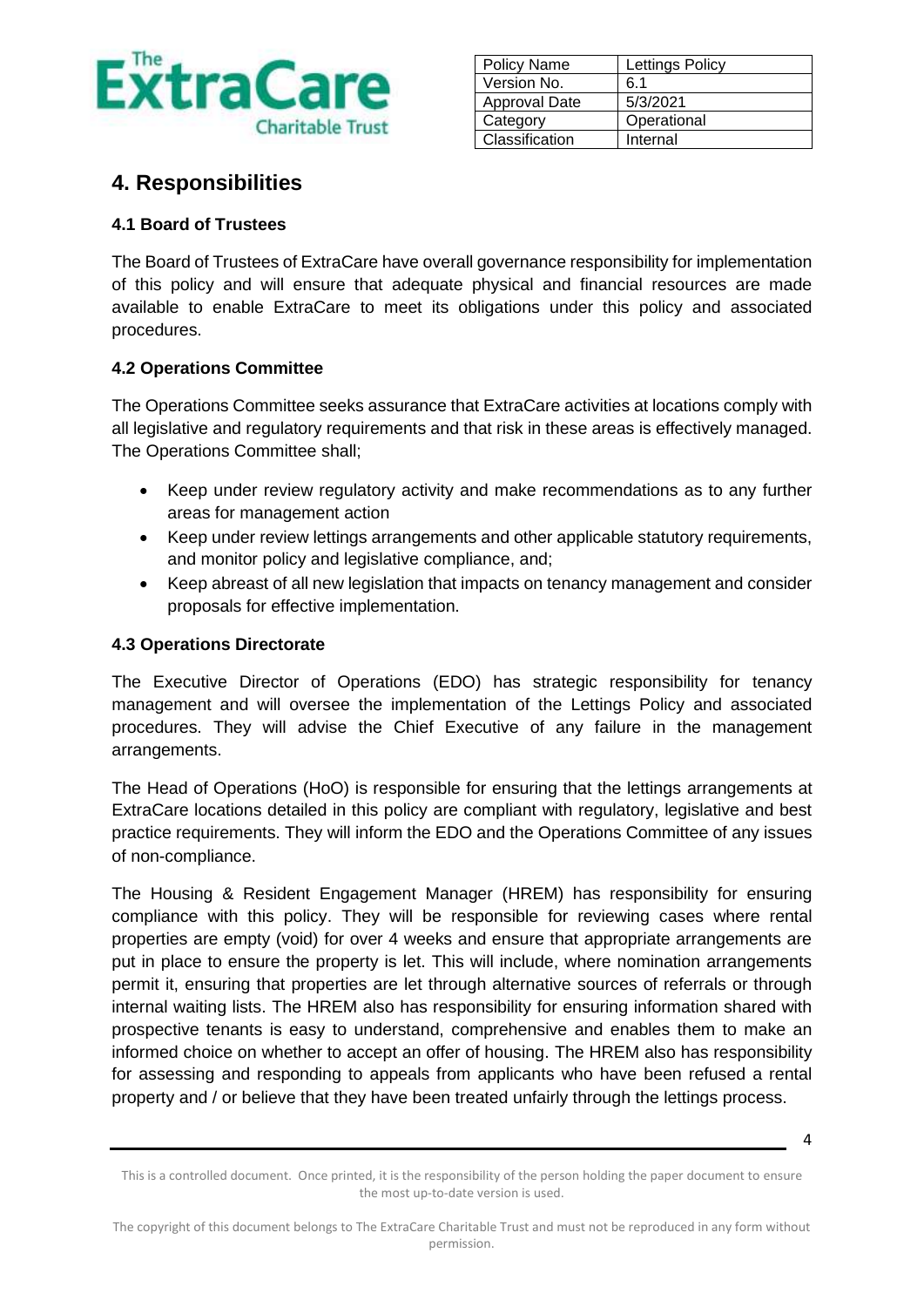

| <b>Policy Name</b> | Lettings Policy |
|--------------------|-----------------|
| Version No.        | 6.1             |
| Approval Date      | 5/3/2021        |
| Category           | Operational     |
| Classification     | Internal        |

The Regional Operations Managers (ROMs) and Cluster Manager (CM) are responsible for assessing village profile information and ensuring that balanced community objectives are met. They are responsible for leading strategies within the locations under their remit to tackle long-term voids (those over 8 weeks) and difficult-to-let properties.

Location Managers have overall responsibility for ensuring that rental properties are let in line with this Policy. They have the responsibility to initiate the void process by confirming the date the property is void (or notice given); setting the criteria required for re-letting the property such as care / non- care need and village profile considerations; and to advise the Housing Officer accordingly. The location manager has responsibility for approving or selecting the applicant. If the applicant meets the criteria, and there are no issues raised through the assessments, then an offer will be made. If the applicant does not meet the criteria, or there are concerns as a result of the assessment process, then the location manager may refuse the applicant but must specify to both the local authority and the applicant the reasons for refusal.

The Housing Officer has responsibility to arrange void works to be carried out, request a nomination from the local authority, and ensure that the appropriate assessments are carried out. The Housing Officer has responsibility for reporting any issues in the process for the location manager to resolve. The Housing Officer has responsibility for arranging the sign-up of the selected applicant, and responsibility for ensuring that all applicants receive appropriate information in relation to the location so that applicants can make an informed decision on whether to accept an offer of housing.

Staff in locations such as Housing Assistants and Administrators may facilitate viewings for potential applicants.

## **5. Monitoring & Review**

The success of the policy is in delivering the aim of ensuring tenancies are let within 4 weeks, or – if no care or appropriate nomination is forthcoming – within 8 weeks.

This policy will be subject to a full review at least every 3 years.

### **6. Risk Management**

All ExtraCare tenancy agreements are approved by the Housing & Resident Engagement Manager prior to issue. This ensures that the correct tenancy is issued and that the details contained within the tenancy is correct. This will reduce the risk of incorrect tenancy agreements being issued.

This is a controlled document. Once printed, it is the responsibility of the person holding the paper document to ensure the most up-to-date version is used.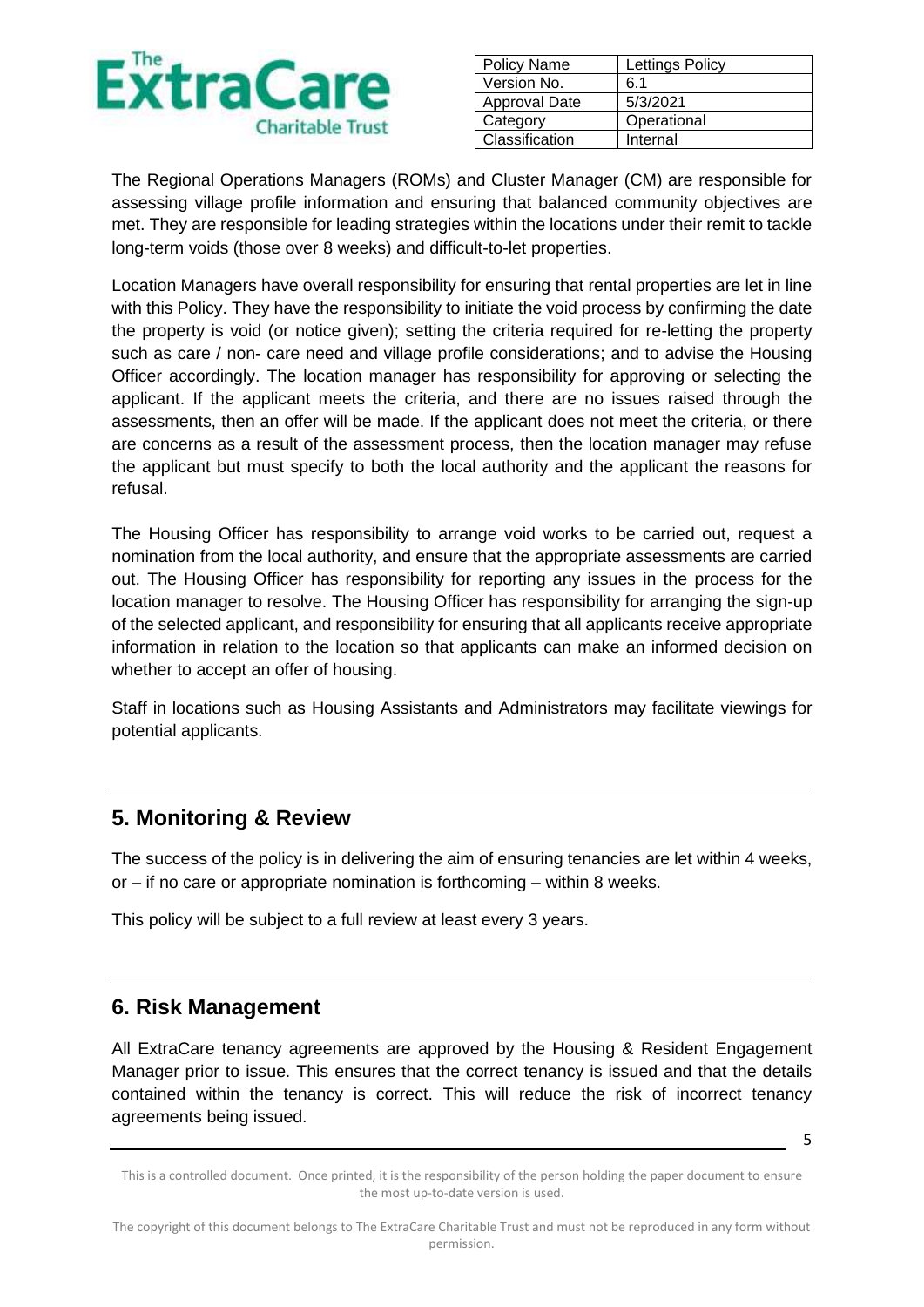

| <b>Policy Name</b> | <b>Lettings Policy</b> |
|--------------------|------------------------|
| Version No.        | 6.1                    |
| Approval Date      | 5/3/2021               |
| Category           | Operational            |
| Classification     | Internal               |

Voids over 4 weeks will be monitored by the Housing & Resident Engagement Manager to ensure that appropriate actions are being taken to reduce financial loss due to loss of rent to ExtraCare as a result of properties remaining empty for an excessive period.

## **7. Statement of Commitment**

This policy helps ExtraCare to meet the regulatory requirement contained within the Tenancy Standard:

*"Registered providers shall let their homes in a fair, transparent and efficient way. They shall take into account the housing needs and aspirations of tenants and potential tenants…. There should be clear application, decision-making and appeals processes."*

# **8. The ExtraCare Approach to Lettings**

As a general statement, our rental homes are let to people over 55. This is because we are specialist provider of housing for older people. Our minimum age requirement is set at 55, being below the state retirement age, as a reasonable basis for people to be able to access our housing if there is a need for them to do so.

<https://www.gov.uk/government/news/proposed-new-timetable-for-state-pension-age-increases>

There are a range of referral routes that are specific to each location, but generally this is through a nomination agreement with the local authority. Applicants with a care need appropriate to independent living will take priority over those without a care need. Applicants with the best fit with our village profile (aimed at achieving a balanced community) will take president over those who do not contribute to this balance. Through the process we shall provide applicants with relevant information to ensure that they are able to make an informed choice as to whether the property is appropriate for them.

To assess an applicant's suitability ExtraCare will undertake an assessment of their suitability before offering a property. This will include an assessment of their wellbeing, care needs and ability to afford the property.

ExtraCare will seek to minimise the time that rental properties remain empty with a target of re-letting a void property with an appropriate nomination – usually someone with a care need - within four weeks. If the local authority is unable to provide a nomination with a care need after four weeks, we will request a non-care nomination. If, after further four weeks, we have had no appropriate nominations we will seek to find an applicant outside of the nomination arrangements.

This is a controlled document. Once printed, it is the responsibility of the person holding the paper document to ensure the most up-to-date version is used.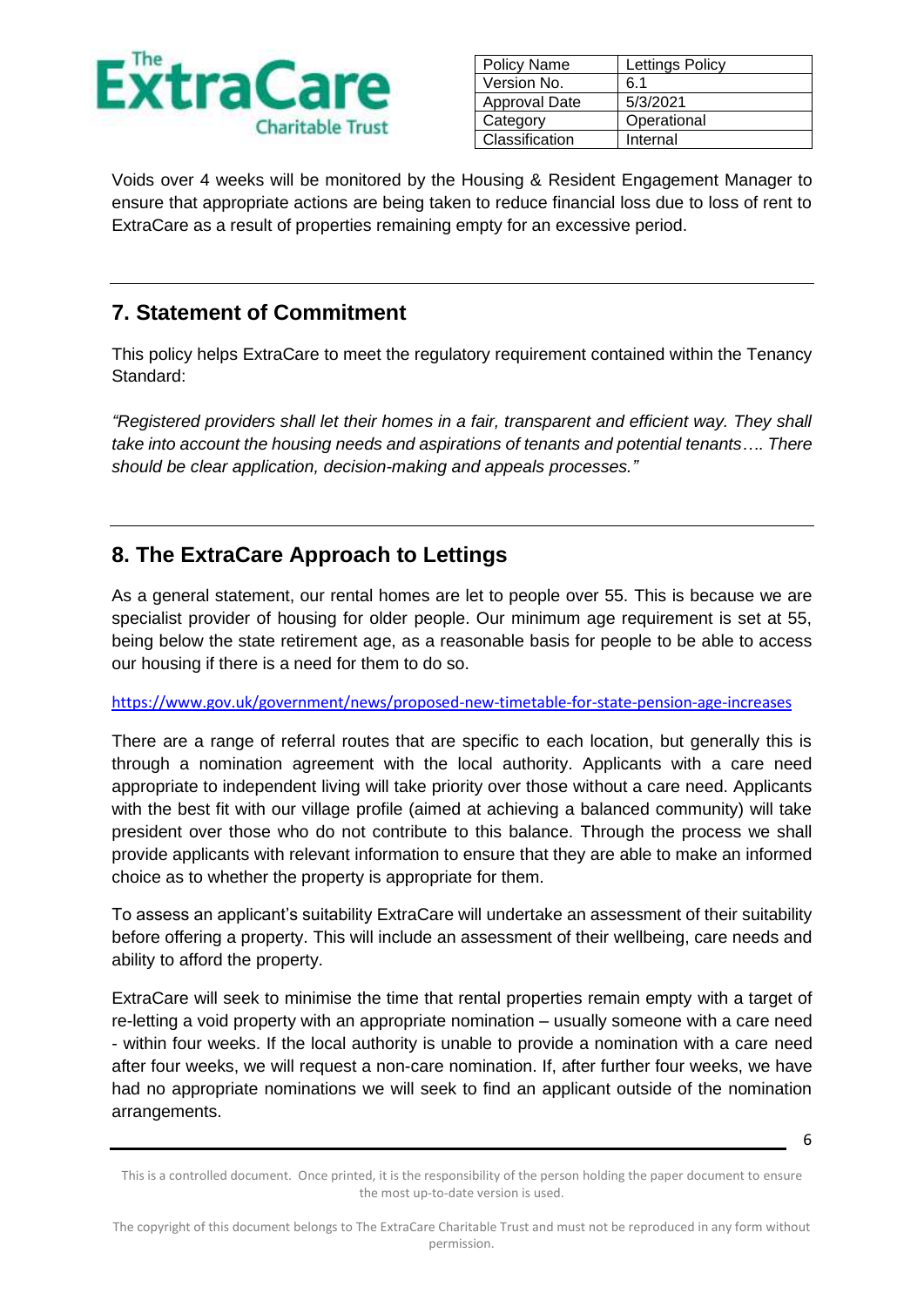

| <b>Policy Name</b> | Lettings Policy |
|--------------------|-----------------|
| Version No.        | 6 1             |
| Approval Date      | 5/3/2021        |
| Category           | Operational     |
| Classification     | Internal        |

For new villages, we expect the local authorities to provide the appropriate nominations so that the rental properties are fully let within six months of opening. We will seek to find applicants outside of the nominations arrangements if rental properties remain void six-months after the date of practical completion of a new village.

Where there are no nominations agreements in place, we will use our own waiting lists or other means to let the property within four weeks.

#### **Defining a Rental Void:**

A void is a when the required Notice period by the tenant has come to an end, and the keys have been returned. The void period begins from the following Monday. In the case of new properties, a property is void from the Monday after the date of practical completion.

For weekly tenancies, the required notice period is 4 weeks, ending at midnight on Sunday. For monthly tenancies, the required Notice period is a full calendar month, ending on the Sunday after the full calendar month period.

Once either the required notice has been given, or the property has been declared void, and the tenancy ended on the Customer Portal, we are able to take steps to re-let the property, in line with ExtraCare's Terminating A Tenancy Policy.

#### **Approach to Letting Void Properties:**

Where the location has a nominations agreement in place with the local authority, ExtraCare will seek at least one nomination for the property according to the specific arrangements of that agreement. ExtraCare will request a nomination based on the following criteria:

- 1. That all in their household must be over 55.
- 2. Applicants with care needs appropriate to independent living will take priority over those without a care need.
- 3. Applicants with the best fit with our village profile, aimed at achieving a balanced community, will take precedence over those who do not contribute to this balance.

ExtraCare will supply to the local authority any relevant information to support the above criteria. If the local authority is unable to supply a nomination for an applicant requiring care within 4 weeks, then ExtraCare will request that the local authority provide at least one applicant not requiring care within a further 4 weeks.

If  $-$  after 8 weeks from the date of the initial request  $-$  the local authority do not provide a suitable nomination, ExtraCare reserve the option to find a suitable applicant outside the nomination arrangements.

For all new locations, ExtraCare expects the local authority to provide the appropriate nominations so that the rental properties are fully let within six months of opening. If – after six

This is a controlled document. Once printed, it is the responsibility of the person holding the paper document to ensure the most up-to-date version is used.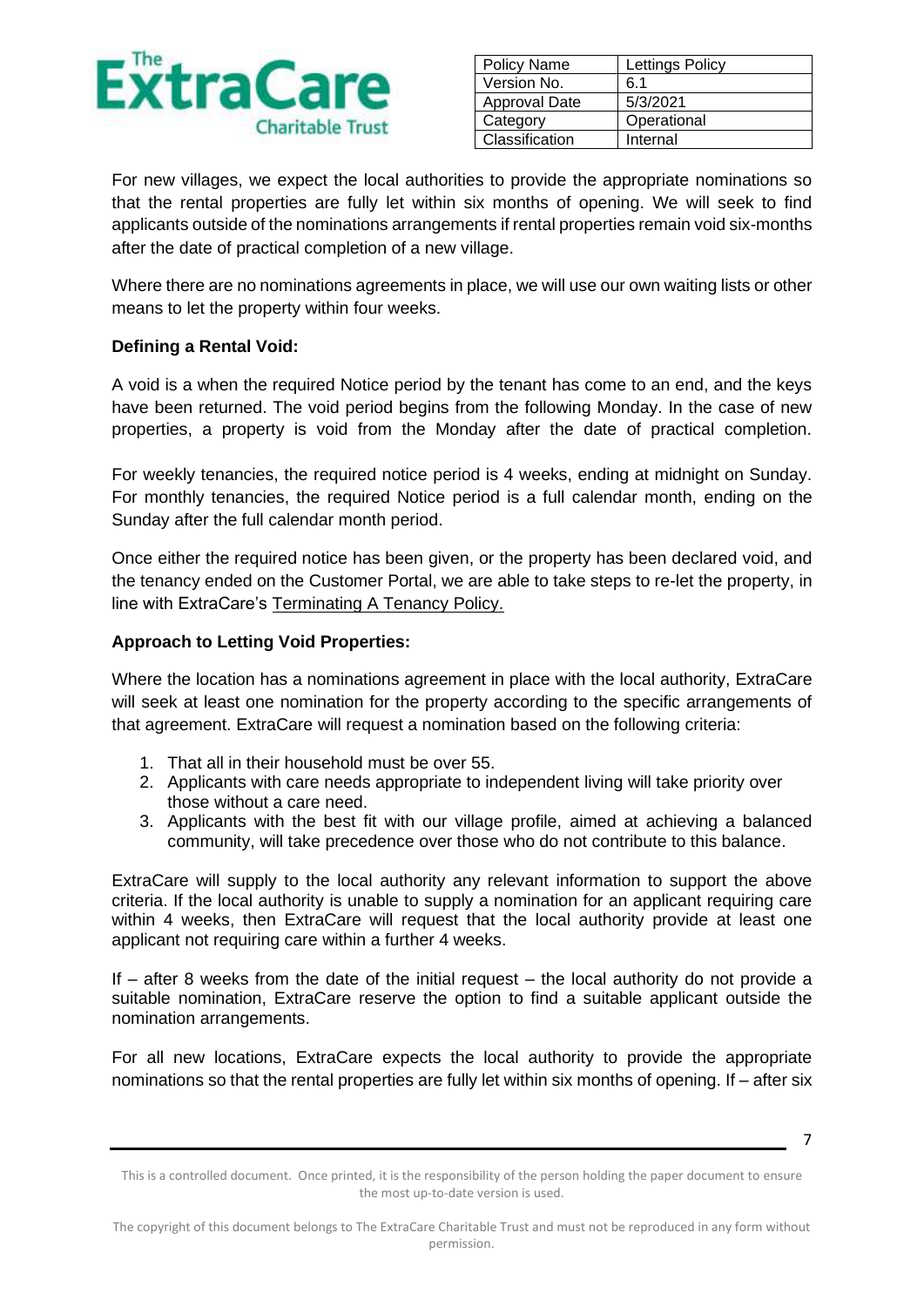

| Policy Name          | Lettings Policy |
|----------------------|-----------------|
| Version No.          | 6 1             |
| <b>Approval Date</b> | 5/3/2021        |
| Category             | Operational     |
| Classification       | Internal        |

months – any properties remain empty, then ExtraCare will seek to find suitable applicants outside the nomination process.

Where a location does not have a nominations agreement, or the nominations agreement allows ExtraCare to let a proportion of properties outside of the nominations process, then ExtraCare will seek to let the property according to the above criteria.

Where we receive more than one nomination from the local authority, and more than one applicant meets the criteria, if all factors are equal then we will select the applicant who has been on the local authority waiting list the longest.

During the nomination / referral process, prospective applicants will be provided with ExtraCare's Key Facts document and any other relevant information, so that they are able to make an informed choice about whether the property is appropriate for them.

Where we receive a nomination / referral from the local authority that is for someone below the minimum age (55 years) we reserve the right to refuse the nomination. We may only consider varying this in very exceptional circumstances, being **either:**

- The person referred / nominated is within 6 months of being 55 and there is an urgent need for them to move to a retirement community setting, as their needs are unable to be met through any other form of housing (for example, mainstream or 'general needs' housing);
- There are other material circumstances that require consideration for housing within a retirement community on compassionate or well-being grounds, which can clearly be evidenced - the lack of availability of other alternative accommodation that may equally be suitable does not constitute a reason for accepting a referral; **or**
- In some locations we have legacy nomination agreements with the local authority where the age limit has been set at 50 years old within those agreements. In these circumstances we will honour our commitment under the agreement by considering accepting referrals from people over 50 provided that all other referral options from above the age of 55 have been exhausted, and the person referred has a demonstrable need for moving to a retirement community environment.

We will not hold people on our own expressions of interest lists for locations (where these are in place) who are under 55.

Approval (or otherwise) for housing a person below 55 will be taken by the Regional Operations Manager.

### **Approach to Assessing Applicants:**

To assess an applicant's suitability ExtraCare will undertake an assessment of their suitability before offering a property. This will include an assessment of their wellbeing, care needs and ability to afford the property.

This is a controlled document. Once printed, it is the responsibility of the person holding the paper document to ensure the most up-to-date version is used.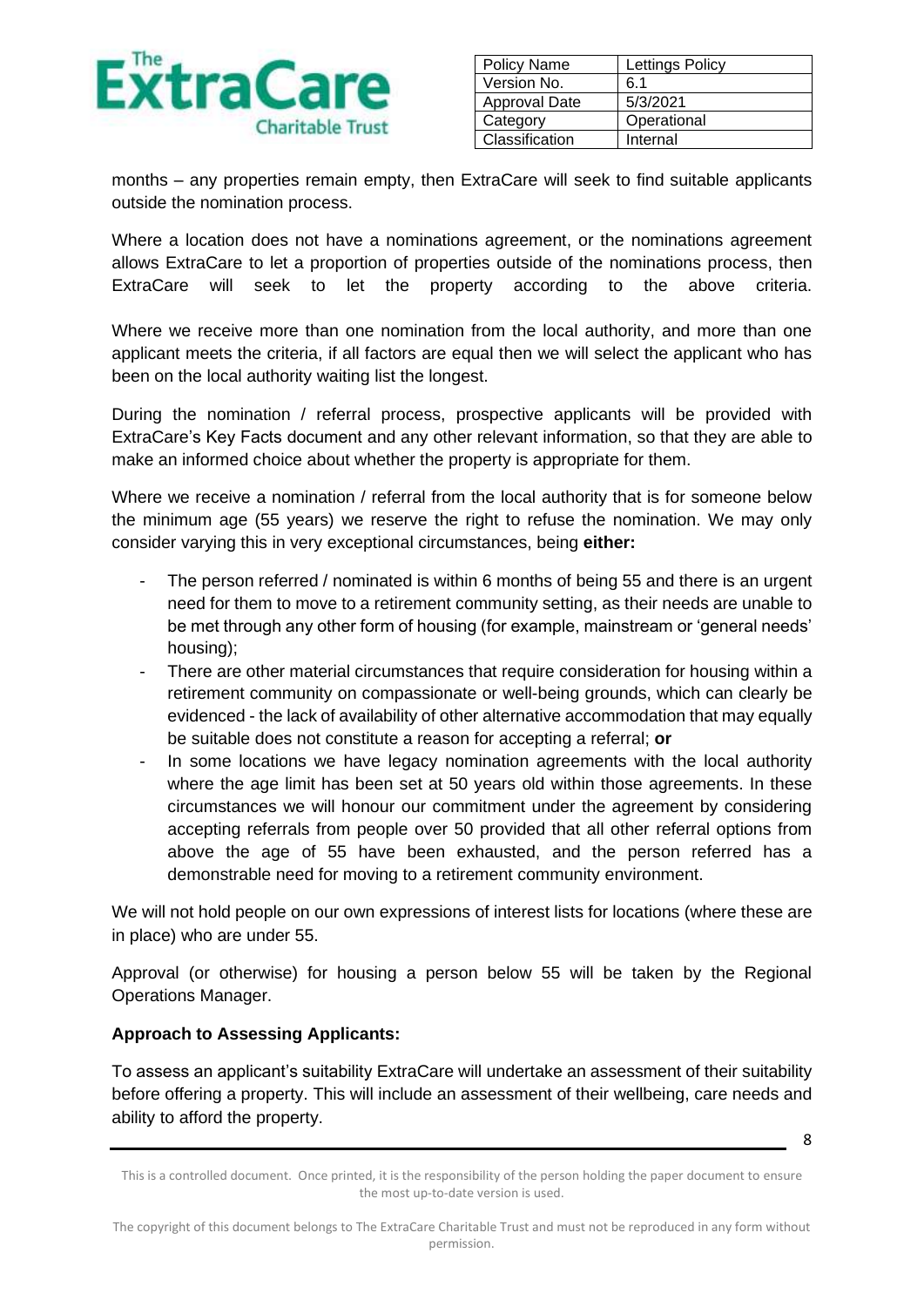

| <b>Policy Name</b> | Lettings Policy |
|--------------------|-----------------|
| Version No.        | 6.1             |
| Approval Date      | 5/3/2021        |
| Category           | Operational     |
| Classification     | Internal        |

If an aid or adaptation is required in order to enable an applicant to accept an offer, then this will be considered in accordance with ExtraCare's Aids and Adaptations Policy.

Irrespective of the referral route (whether it be through the local authority or through ExtraCare) ExtraCare will approve the offer of a tenancy, once the assessments have taken place. ExtraCare reserve the right not to make an offer of a rental property.

If an offer of a tenancy (or other form of occupation) is made, this will be in line with ExtraCare's Tenancy Management Policy.

The reasons for refusing an applicant would be due to:

- Having care needs beyond where the applicant can live independently in an extra care environment;
- Unable to afford the property and / or care charges, according to ExtraCare's Affordability Statement;
- Where there are significant rent arrears at their existing property and / or if they are the subject of current enforcement action due to breach of current tenancy / lease / licence; or
- Ability to realistically able afford to purchase an ExtraCare property (either through shared ownership or outright sale).

In all cases, the specific reasons for refusal will be made known to the applicant.

#### **Transfer Requests**

There is no contractual right within the ExtraCare Tenancy Agreement for people who rent to transfer to another ExtraCare property. However, we will consider requests for a transfer – either within the same ExtraCare location, or from one ExtraCare location to another – in line with the principles of this Lettings Policy.

We will not consider transfers from tenants of partner landlords, where we are the Managing Agent. Tenants of Partner Landlords should contact the Partner Landlord to pursue a transfer. Similarly, we are unable to consider transfers from ExtraCare locations to Partner Landlord locations.

For additional information, we will consider transfer requests for ExtraCare tenants requesting to transfer to another ExtraCare-owned location on the following basis:

- Need to move to a ground floor property for medical reasons;
- Need to move to another property to escape harassment, nuisance, abuse, including the dissolution of a relationship due to domestic abuse;
- Need to move to a smaller property, or property where rent / charges are less than current, where moving enables resident to meet ExtraCare's affordability criteria;
- Need to move to a larger property where this is required to enable the appropriate care to be delivered;

This is a controlled document. Once printed, it is the responsibility of the person holding the paper document to ensure the most up-to-date version is used.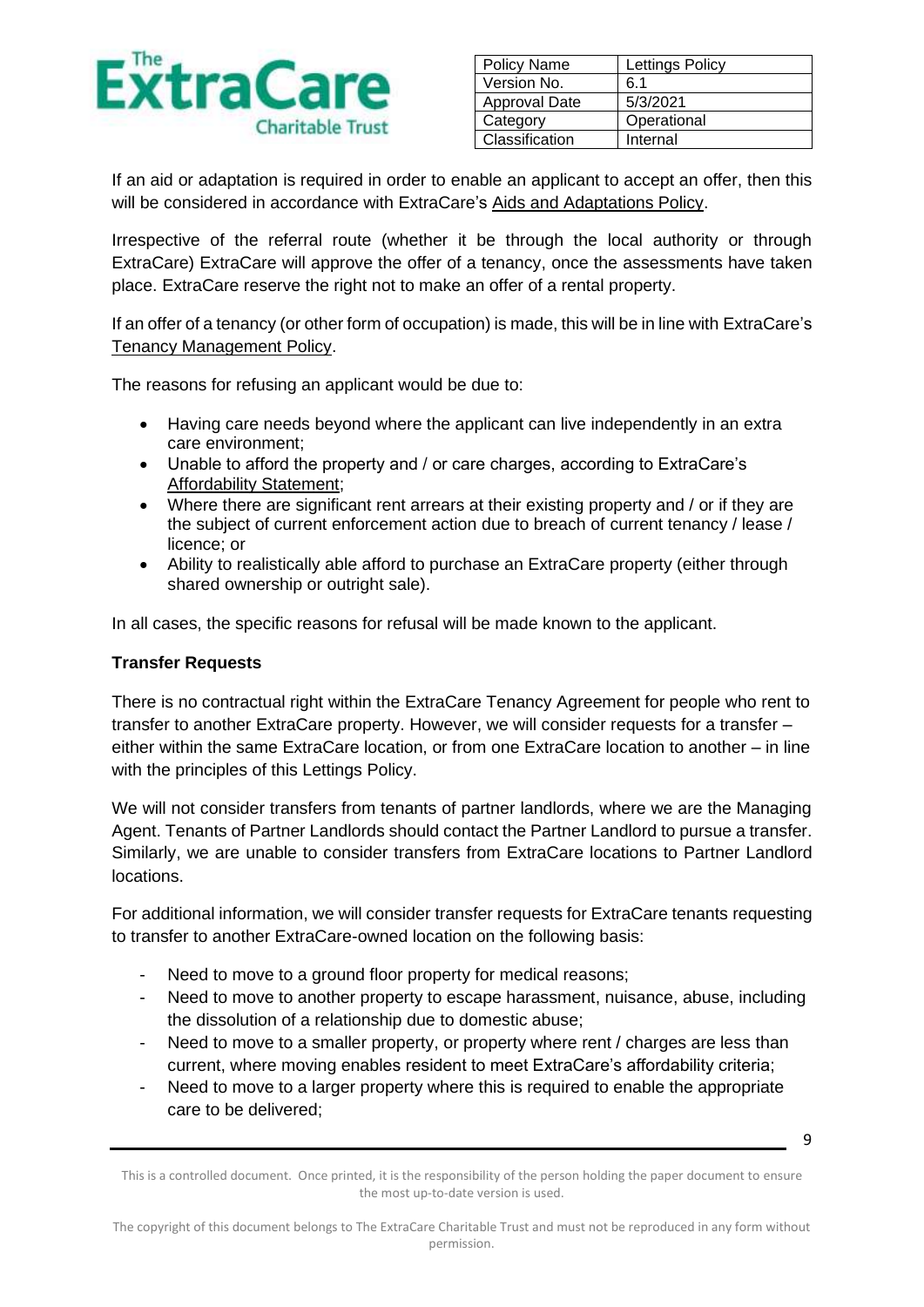

| <b>Policy Name</b>   | Lettings Policy |
|----------------------|-----------------|
| Version No.          | 6 1             |
| <b>Approval Date</b> | 5/3/2021        |
| Category             | Operational     |
| Classification       | Internal        |

- Need to move to another location where moving will significantly improve residents' health and well-being (if location is owned by ExtraCare); or
- Any other need where there is clear evidence that a transfer would support the individual to live more independently.

We are likely to decline any requests outside the above criteria, but we will consider the merits of each request. All such requests must be supported by appropriate evidence.

Requests for transfer are to be made to the Housing Officer, who will seek the approval of the Housing & Resident Engagement Manager. The Housing Officer will only process a transfer request where:

- Rent and other charges are paid in in full
- Subject to a property inspection so that we are assured that the property can be re-let immediately, is vacated without damage, and is left clean and tidy and all personal items are removed
- There is no current enforcement action being taken by ExtraCare for breach of tenancy (this means formal legal action such as Notice or an Injunction, or a Court Order; it does not include if the resident is undergoing mediation with another resident, or has signed an [Acceptable Behaviour Contract](file://///EXT1-FS01/DATA/Head%20Office/Housing/Housing%20Guide%20Information/Templates/ASB/ABC%20Template%20v1.docx) as these are voluntary undertakings)

In addition, ExtraCare reserves the right to agree to or arrange a management transfer (which is a transfer instigated by ExtraCare) for a person who is renting if we require that resident to vacate the property for us to carry out significant works to the property, or such a management transfer will resolve a significant tenancy issue. Such a management transfer would be rare and would need to be approved by Executive Leadership Team.

### **Appeals Process:**

This policy aims to ensure that all applicants to ExtraCare are treated in an open and transparent way. ExtraCare seeks to ensure that applicants do not suffer unfavourable or discriminatory treatment through the application process. If an applicant feels that they have not been fairly treated through the application process, they have a right to appeal against a decision not to offer a property; or if an offer has been made but the applicant nonetheless feels that they have been treated unfairly.

In such circumstances, the applicant will be able to appeal in the first instance to the Housing & Resident Engagement Manager, with timescales for response in line with our Complaints Policy. If the appeal is to be escalated, this will be to the Head of Operations / Head of Health & Social Care.

We will adopt the principles our Complaints Policy in responding to appeals. This includes advising the person who is appealing of their right to escalate their appeal to Stage 2; and advising them of their right – if our appeals process has been exhausted – to escalate to either the Housing Ombudsman Service or the Local Government & Social Care Ombudsman

This is a controlled document. Once printed, it is the responsibility of the person holding the paper document to ensure the most up-to-date version is used.